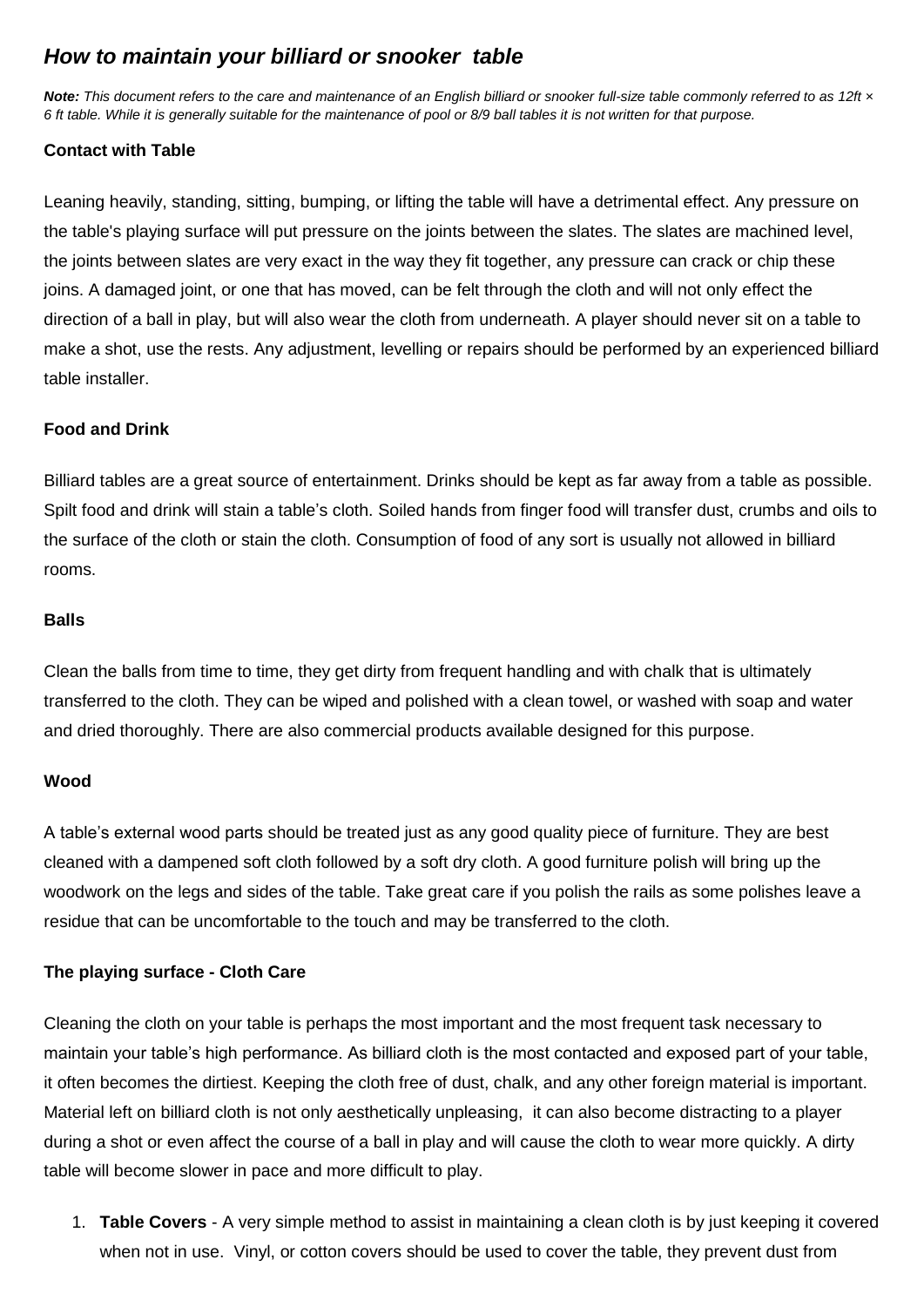settling on the cloth. There are commercially made thicker vinyl waterproof covers that provide protection for the rails and the playing surface and allow a secondary use of the table top when not being used for play. Besides dust, sunlight is the next greatest enemy of billiard cloth. If at all possible, a table should not be placed in direct sunlight. Ultra violet radiation from the Sun will fade the cloth over time. Keep your table covered when not in use. Covers should be shaken outside to remove the dust from them on a regular basis

- 2. **Brushing** It is recommended that the cloth area should be brushed prior to play. Before brushing, balls should be removed from the table to stop the dust settling on them if left in the pockets. Brushing your table cloth is the most recommended technique for cleaning billiard cloth, as it is the least invasive and manages to remove the majority of unwanted material. The type of brush used should be manufactured specifically for the purpose of cleaning a billiard table. These brushes are designed to brush dust and other matter along the table and then remove it from under the cushion and into the pockets. First brush the top and face of the cushions, always brushing in the direction of the nap. Brushing should be in one direction only, from the end of the table that has the "baulk" line or break line (ref diagram 1). Snooker cloth has what is called "nap". Nap is a term used to denote the direction of a cloths weave and on a billiard table it points away from the "baulk" cushion. Use only as much pressure as required for all the bristles to make contact with the cloth, no more, no less. Lastly, with care, use the long bristles on one end of the brush to remove "dust bunnies" that can gather under the top cushion. Care should be taken that the timber of the brush does not come into contact with the cloth when using it in this way.
- 3. **Blocking or Padding** This will straighten or pull the nap on the cloth in the correct direction, assisting in the removal of finger marks. After a table has been brushed it should be "blocked or padded" using a flat block covered in napped billiard table cloth. The block should be marked with an arrow to indicate the direction of the nap on the block. Once again, this should be done in the same direction as the table was brushed. Place the block against the cushion at the baulk end of the table with the arrow pointing towards the other end of the table, then drag it in a smooth manner to the other end of the table. Return to the baulk end and repeat until the whole playing surface has been blocked.
- 4. **Vacuuming** Never! Vacuuming makes the nap on the cloth "stand up", whereas you want it lying flat. If something has been split or broken on the cloth (e.g. a broken light fitting), remove all the largest pieces carefully (using gloves or tweezers if necessary). Then brush very gently.
- 5. **Ironing** This is only recommended on "napped" cloth. It's a great method for improving the playing surface, making the table play "faster" by flattening the nap. A table should only be ironed, after a good brushing and blocking. Only a special dry iron can be used, and should once more, be done in one direction only, from the end of the table that has the "baulk" line or break line (ref diagram 1).. Ironing should only be performed by an experienced individual, as a mistake can be quite costly.
- 6. **Spots, baulk line and "D"** Spots should be replaced as soon as necessary to keep depressions from forming under the spots. The baulk line and "D" can be re-marked as often as necessary. You should use your own template or marking device to mark the "D" when the cloth first goes on, and keep it to use when remarking (there are subtle differences between some templates). Make sure that the pencil is not "needle point sharp" as it is possible to accidentally pierce the cloth.